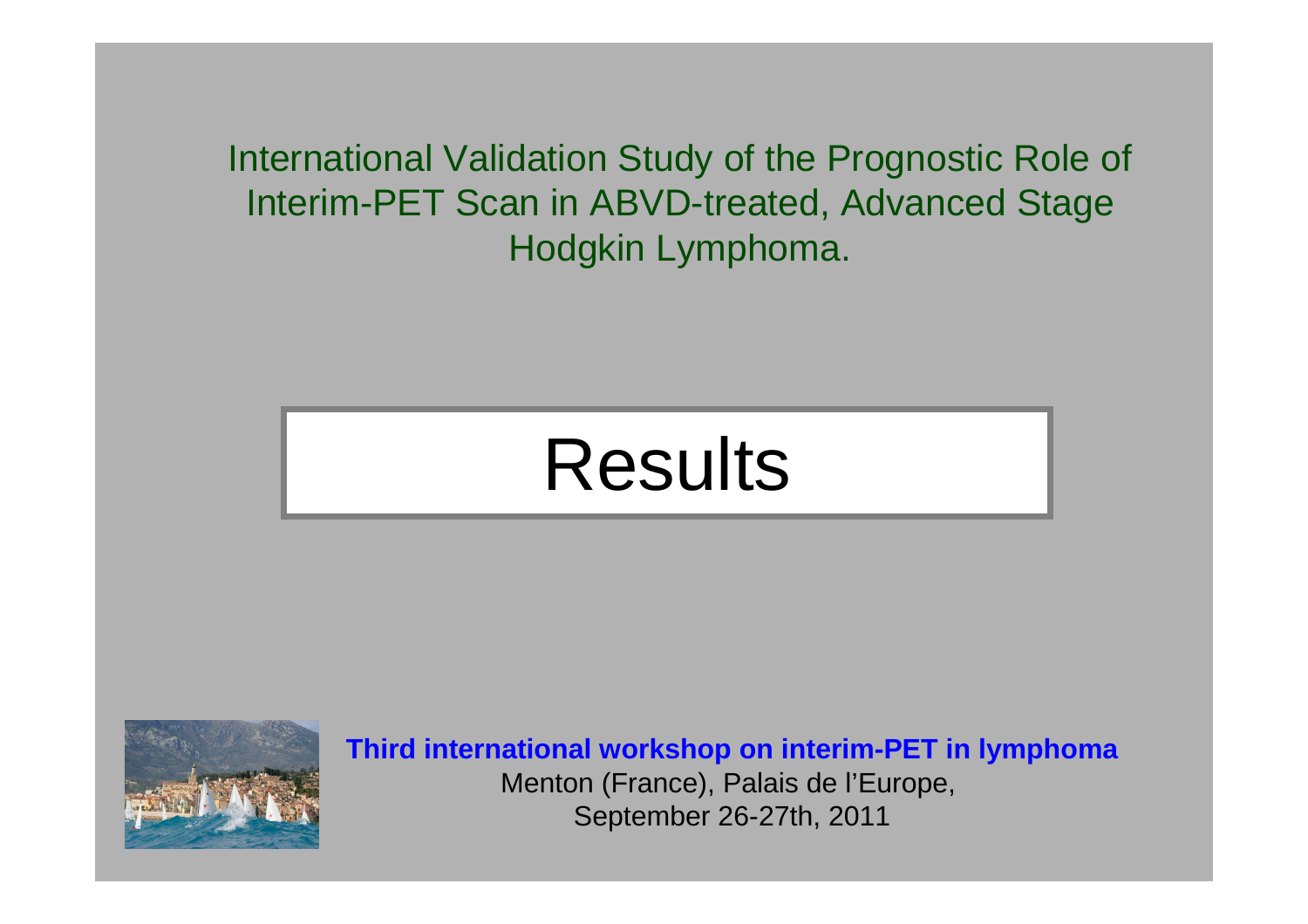### 2nd-line chemotherapy

#### Median follow-up 37.6 months

| $\blacksquare$ PET2- |
|----------------------|
| $\P$ PET2+           |

### **46/261 patients were (18%) PET2 positive**

**·** 30/46 (65%) of them had a treatment failure



- -26 had treatment intensification for disease progression
- 4 had a relapse

| 215/261 | patients were        |
|---------|----------------------|
| (82%)   | <b>PET2 negative</b> |

- **·** 11 (5%) of them had a treatment failure
- 9 had treatment intensification for disease progression<br>- 2 had a relanse
- 2 had a relapse

46 patients changed therapy:

- 41 after a median of 7.86 months (range 2-34) at clinical progression<br>1 after 2 months due to PET findings in isolation •
- •1 after 2 months due to PET findings in isolation
- $\bullet$ 3 after 3 months for clinical evidence of disease progression
- •1 after 4 months due to PET findings in isolation.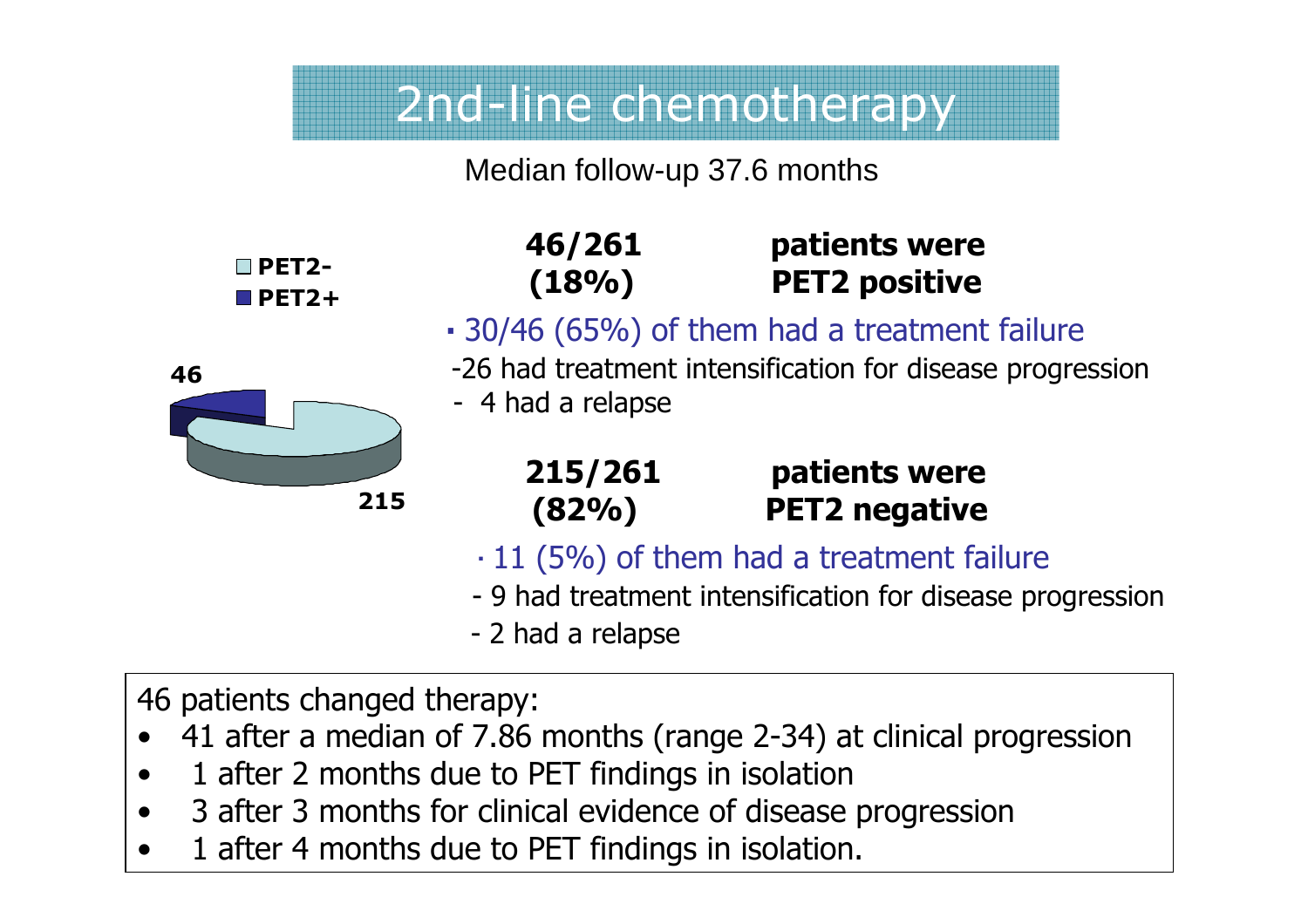### PET Review Process



#### **DEAUVILLE 5-point scale**

- *no uptake* 灤
- *uptake ≤ mediastinum*灤
- *uptake > mediastinum but ≤ liver* 灤

#### *PET negative*

- *moderately increased uptake compared to liver* 潫
- *markedly increased uptake compared to liver*濼

*PET positive*



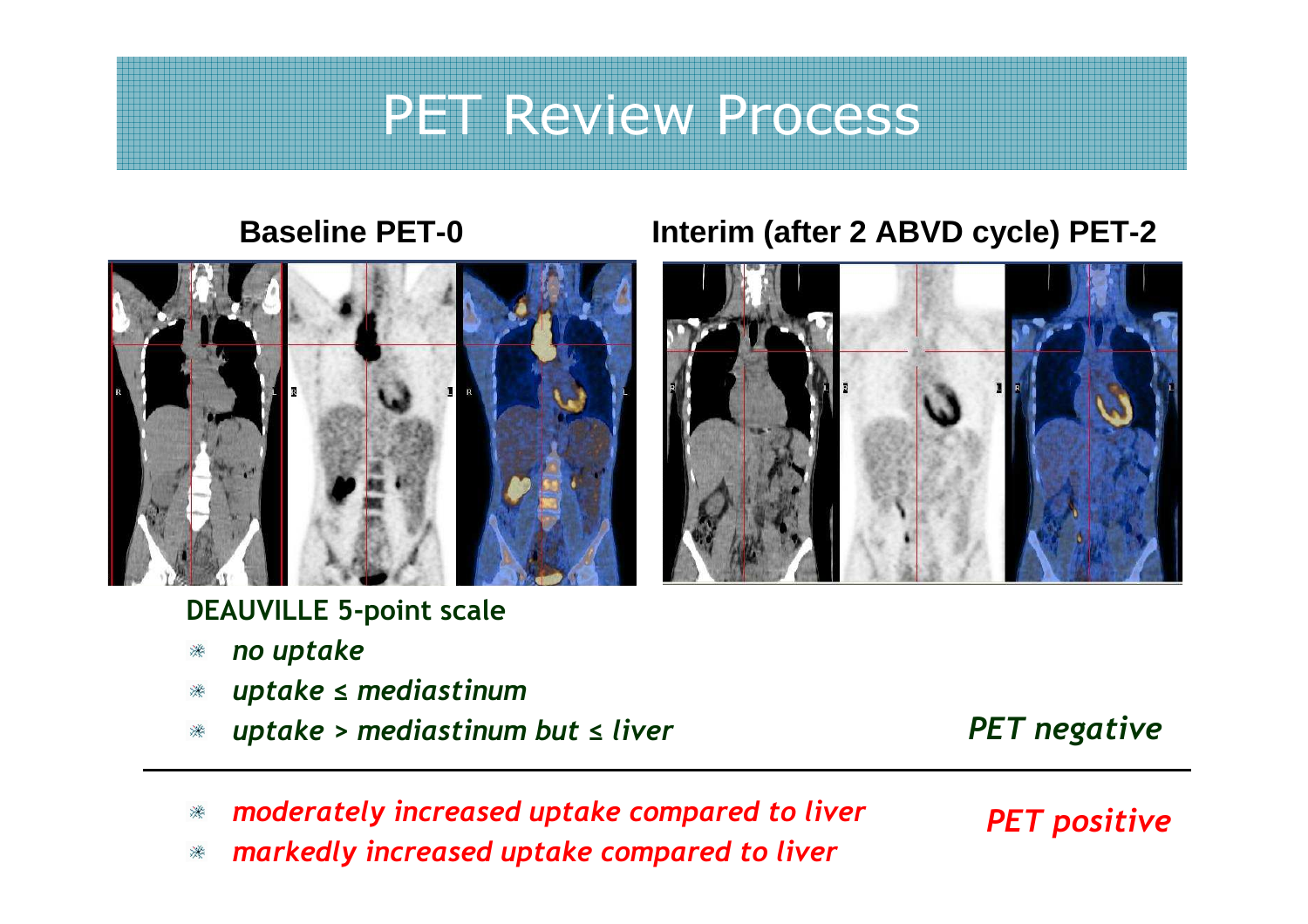### 1-st line treatment outcome according to PET-2 and IPS

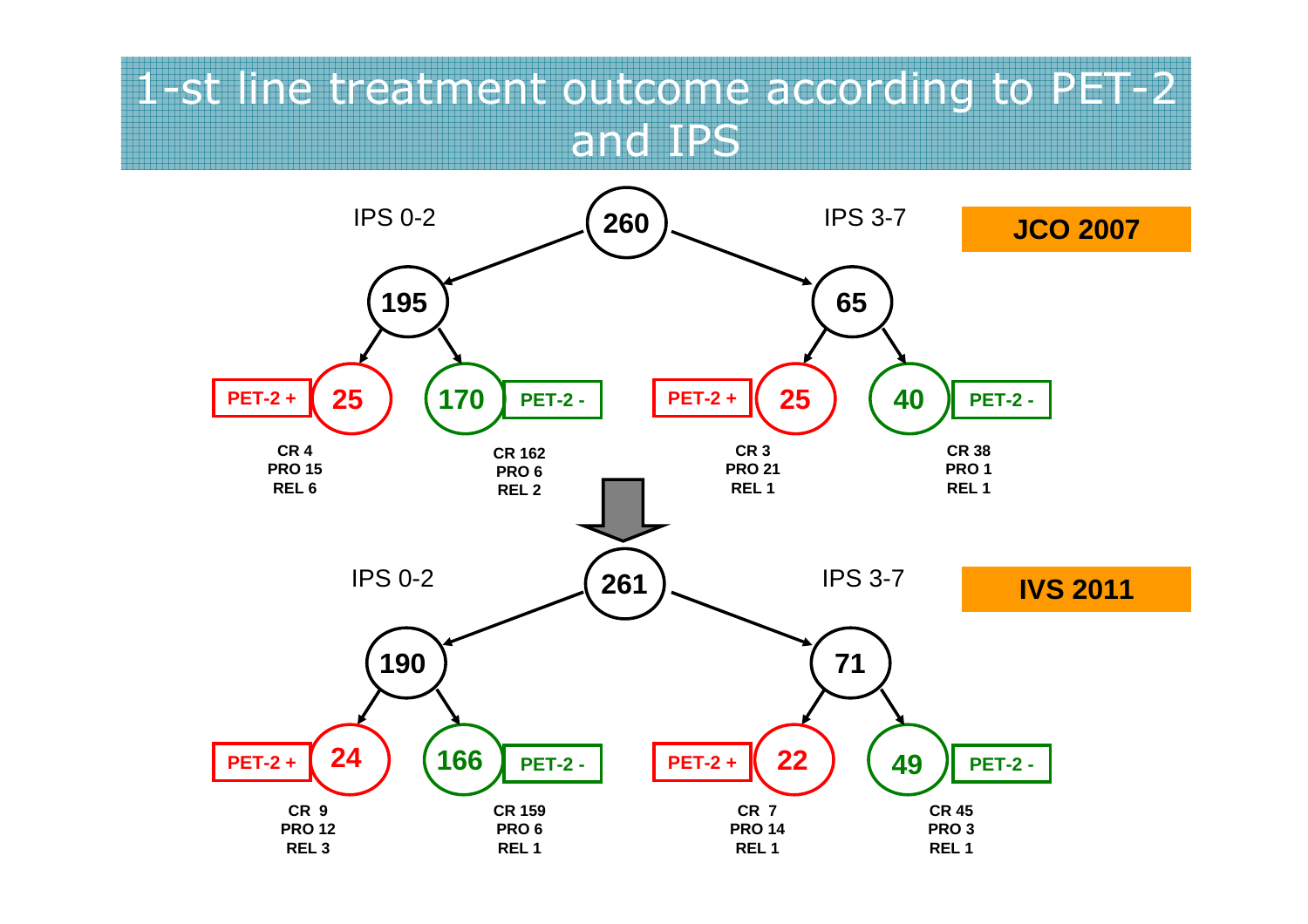### Predictive value on treatment outcome

| <b>Parameter</b>                 | <b>IVS</b>          | <b>JCO</b> |
|----------------------------------|---------------------|------------|
| <b>True Positive</b>             | 30                  | 44         |
| <b>True Negative</b>             | 204                 | 199        |
| <b>False Positive</b>            | 16                  | 6          |
| <b>False Negative</b>            | 11                  | 11         |
| <b>Sensitivity</b>               | 0.732 [0.678,0.785] | 0.81       |
| <b>Specificity</b>               | 0.927 [0.896,0.959] | 0.97       |
| <b>Positive Predictive Value</b> | 0.652 [0.594,0.710] | 0.93       |
| <b>Negative Predictive Value</b> | 0.949 [0.922,0.976] | 0.92       |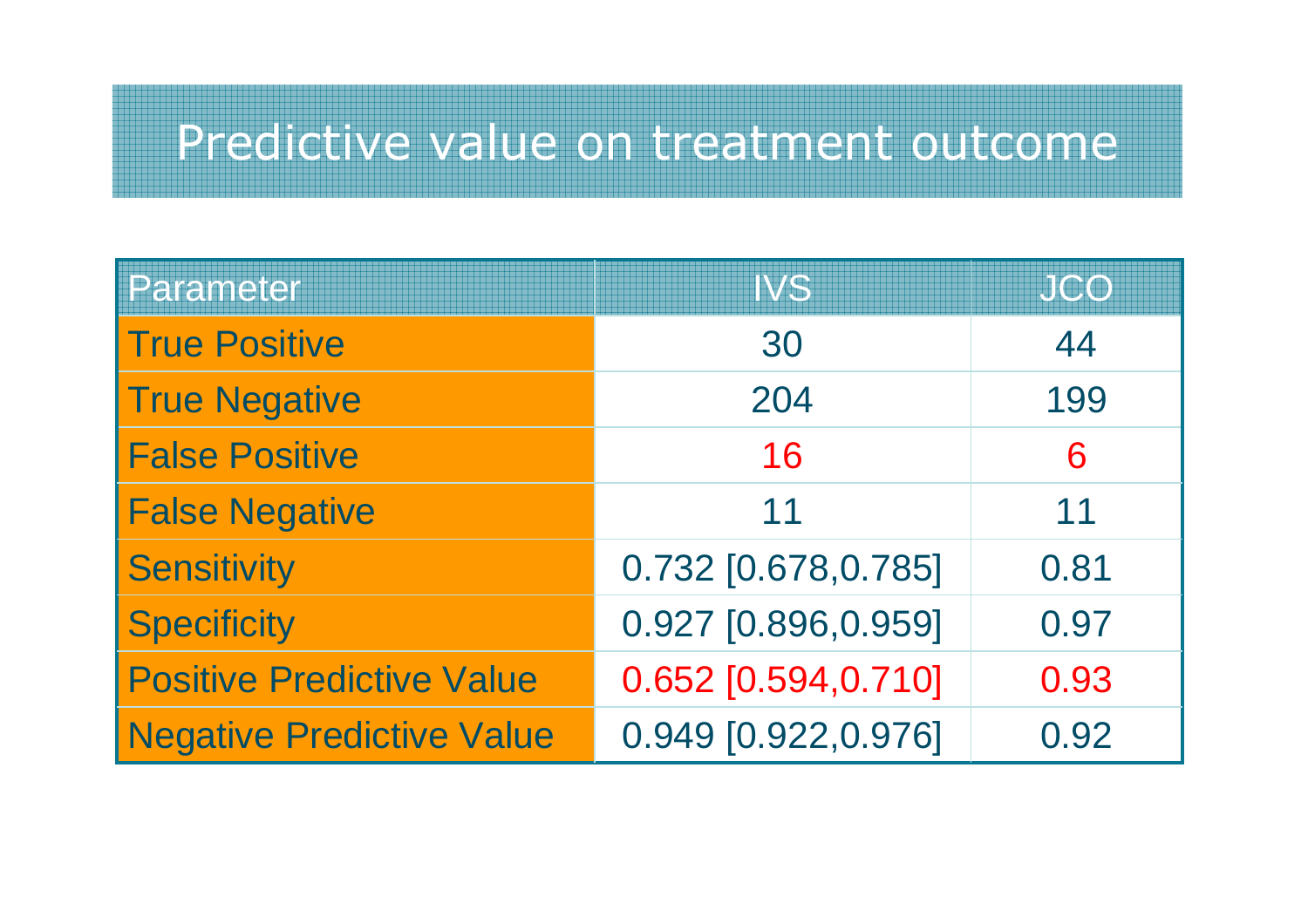## FFS for all patients (N= 261)

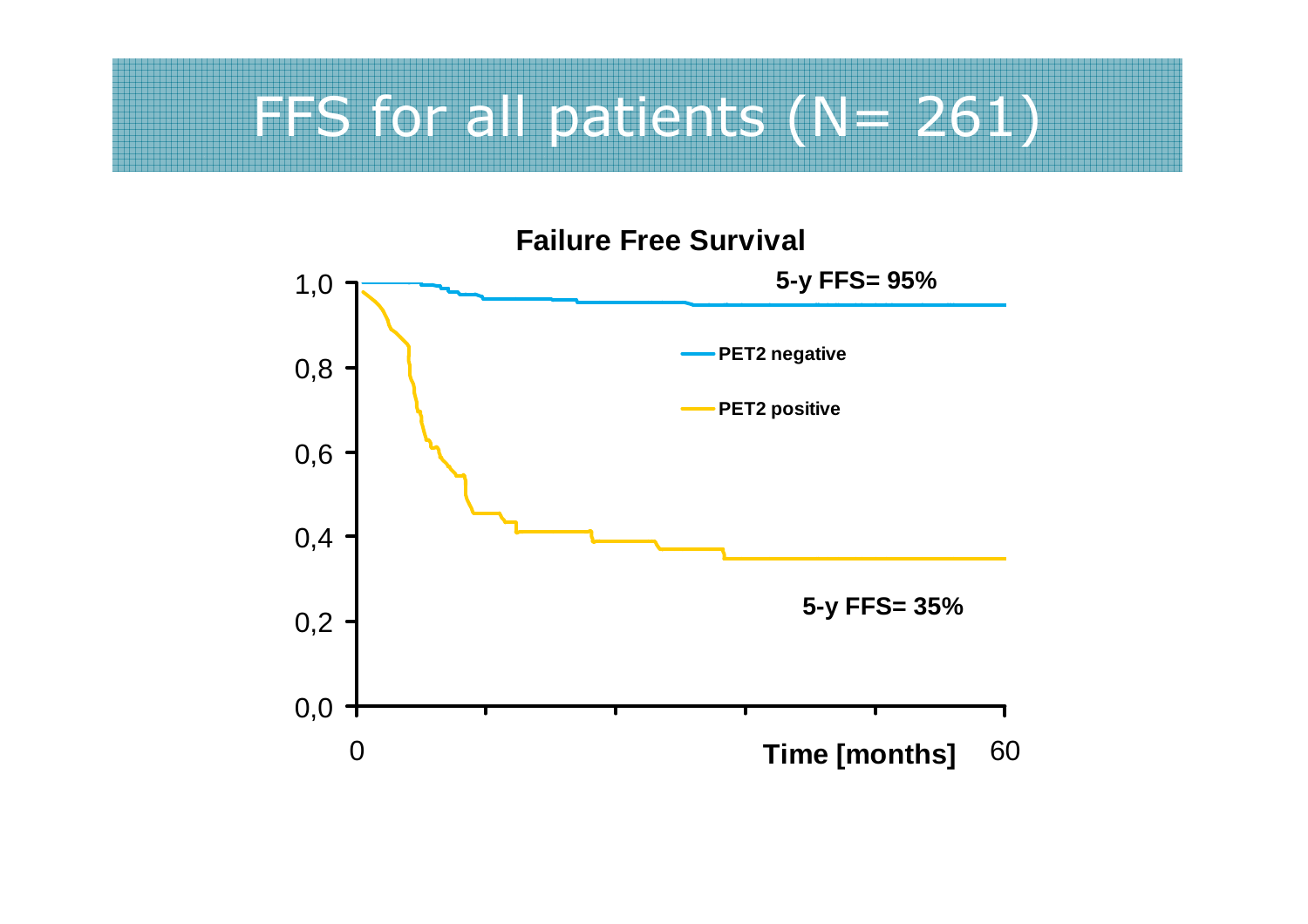# FFS according to PET-2 and IPS (N= 261)